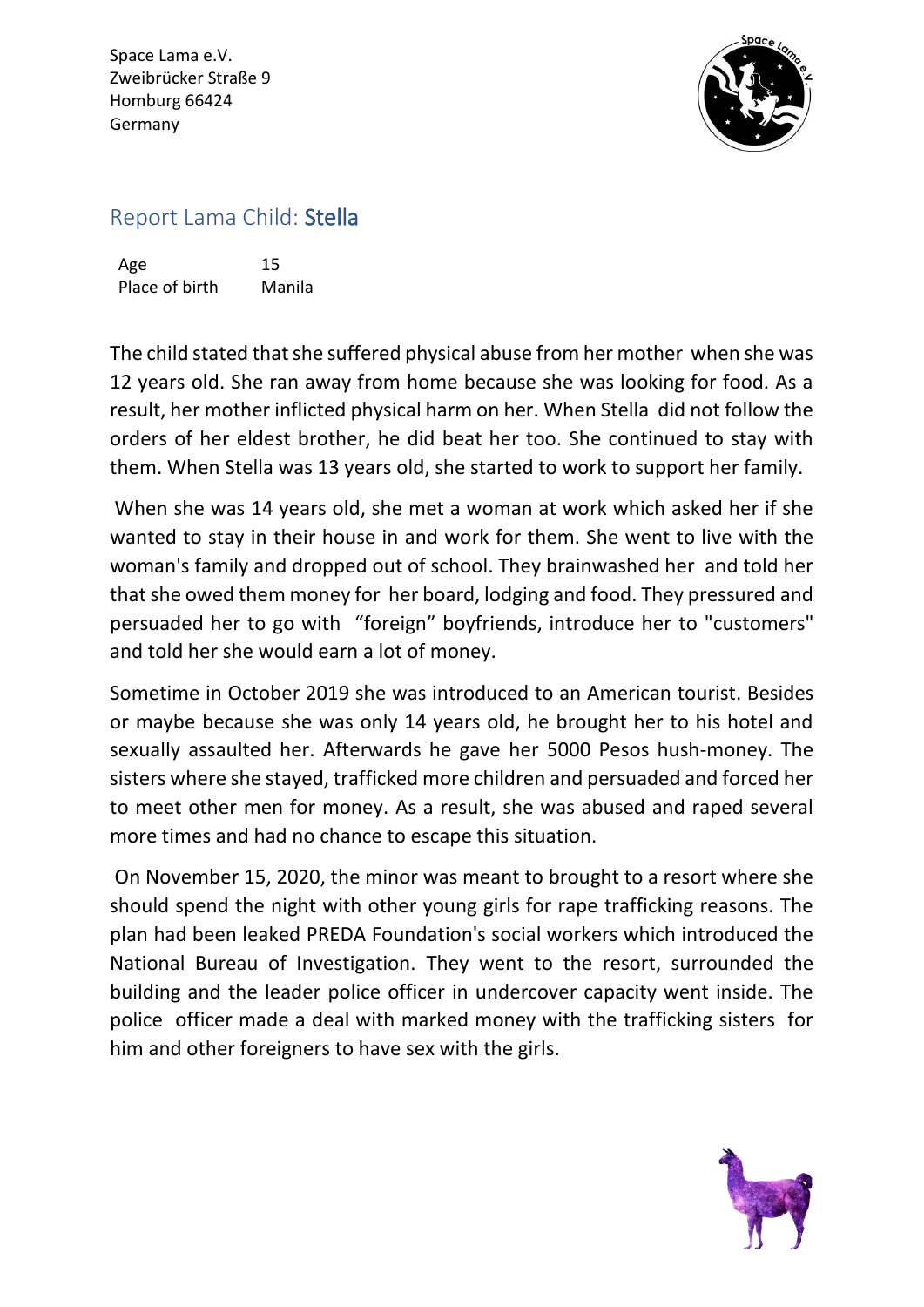Space Lama e.V. Zweibrücker Straße 9 Homburg 66424 Germany



The signal was given, and other officers and social workers entered the resort. Inside they found a group of 18 girls including Stella ready to be sold like sex slaves. The 3 human traffickers were arrested. There were 4 minors and 15 adult women ages 18 to 22. Stella and other minors who were rescued were placed into the custody of PREDA home for Girls on Nov 18th, 2020.

They have settled into the community and are learning that there is a new life and chance for them to study, recover, learn and have therapy to overcome the trauma of their life of being abused, raped and trafficked.